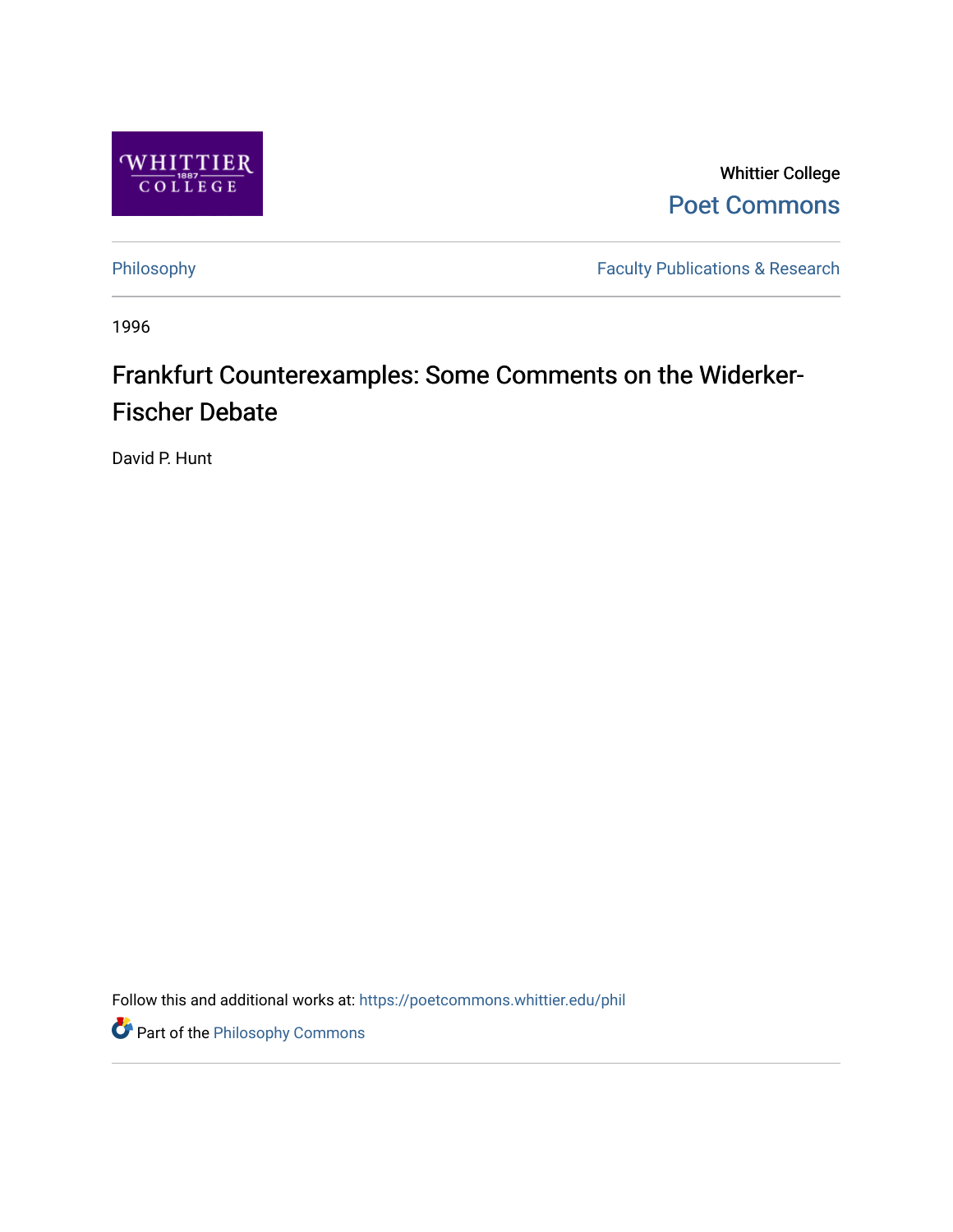## [Faith and Philosophy: Journal of the Society of Christian](https://place.asburyseminary.edu/faithandphilosophy)  [Philosophers](https://place.asburyseminary.edu/faithandphilosophy)

[Volume 13](https://place.asburyseminary.edu/faithandphilosophy/vol13) Setus 2 [Article 5](https://place.asburyseminary.edu/faithandphilosophy/vol13/iss3/5) Article 5 Article 5 Article 5 Article 5 Article 5 Article 5

7-1-1996

### Frankfurt Counterexamples: Some Comments on the Widerker-Fischer Debate

David P. Hunt

Follow this and additional works at: [https://place.asburyseminary.edu/faithandphilosophy](https://place.asburyseminary.edu/faithandphilosophy?utm_source=place.asburyseminary.edu%2Ffaithandphilosophy%2Fvol13%2Fiss3%2F5&utm_medium=PDF&utm_campaign=PDFCoverPages)

#### Recommended Citation

Hunt, David P. (1996) "Frankfurt Counterexamples: Some Comments on the Widerker-Fischer Debate," Faith and Philosophy: Journal of the Society of Christian Philosophers: Vol. 13 : Iss. 3 , Article 5. DOI: 10.5840/faithphil199613331

Available at: [https://place.asburyseminary.edu/faithandphilosophy/vol13/iss3/5](https://place.asburyseminary.edu/faithandphilosophy/vol13/iss3/5?utm_source=place.asburyseminary.edu%2Ffaithandphilosophy%2Fvol13%2Fiss3%2F5&utm_medium=PDF&utm_campaign=PDFCoverPages)

This Article is brought to you for free and open access by the Journals at ePLACE: preserving, learning, and creative exchange. It has been accepted for inclusion in Faith and Philosophy: Journal of the Society of Christian Philosophers by an authorized editor of ePLACE: preserving, learning, and creative exchange.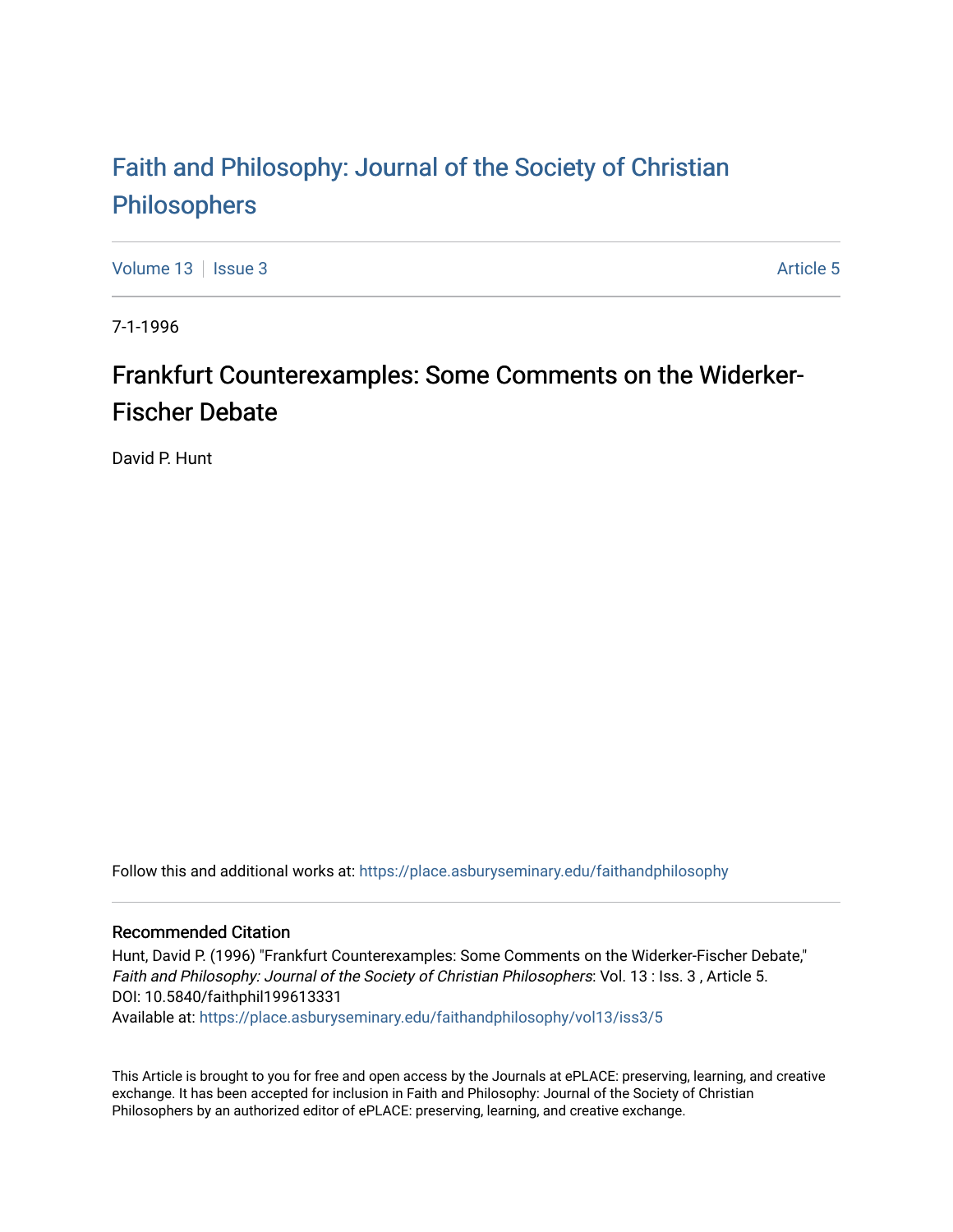### FRANKFURT COUNTEREXAMPLES: SOME COMMENTS ON **THE**  WIDERKER-FISCHER DEBATE

### David P. Hunt

One strategy in recent discussions of theological fatalism is to draw on Harry Frankfurt's famous counterexamples to the principle of alternate possibilities (PAP) to defend human freedom from divine foreknowledge. For those who endorse this line, "Frankfurt counterexamples" are supposed to *show* that PAP is false, and this conclusion is then extended to the foreknowledge case. This makes it critical to determine whether Frankfurt counterexamples perform as advertised, an issue recently debated in this journal *via* a pair of articles by David Widerker and John Martin Fischer. I suggest that this debate can be avoided: divine foreknowledge is itself a paradigmatic counterexample to PAP, requiring no support from suspect Frankfurt counterexamples.

A famous argument by Harry Frankfurt, challenging a widespread assumption about moral responsibility, rests on a special type of counterexample.} Following Peter van Inwagen, let us call instances of this type "Frankfurt counterexamples. *"l* A typical Frankfurt counterexample goes like this. Jones murders Smith, and does so under conditions which are as favorable as possible to Jones's freedom and responsibility, given the following peculiarity. There is a third party, Black, who wishes Jones to murder Smith, and who possesses a mechanism capable of monitoring and controlling a person's thoughts. Thinking that Jones might well do what he wishes him to do anyway, but unwilling to be disappointed in this expectation, Black programs the mechanism to monitor Jones's thoughts for evidence of his intentions with respect to murdering Smith, and to manipulate those thoughts to ensure the murder of Smith should it appear that Jones is not going to acquire the requisite intention in any other way. As it happens, the mechanism does not have to intervene in the course of events, because Jones goes ahead and murders Smith on his own.

Frankfurt thought that two judgments are pretty obviously warranted in such a case. First, Jones is morally responsible for killing Smith: the other aspects of the situation were posited to be ideal for moral responsibility, while the mechanism did not end up contributing in any way to Jones's decision to kill Smith (which would have occurred just as it did even if the mechanism had not existed). Second, Jones was unable to

FAITH AND PHILOSOPHY Vol. 13 No.3 July 1996 All rights reserved

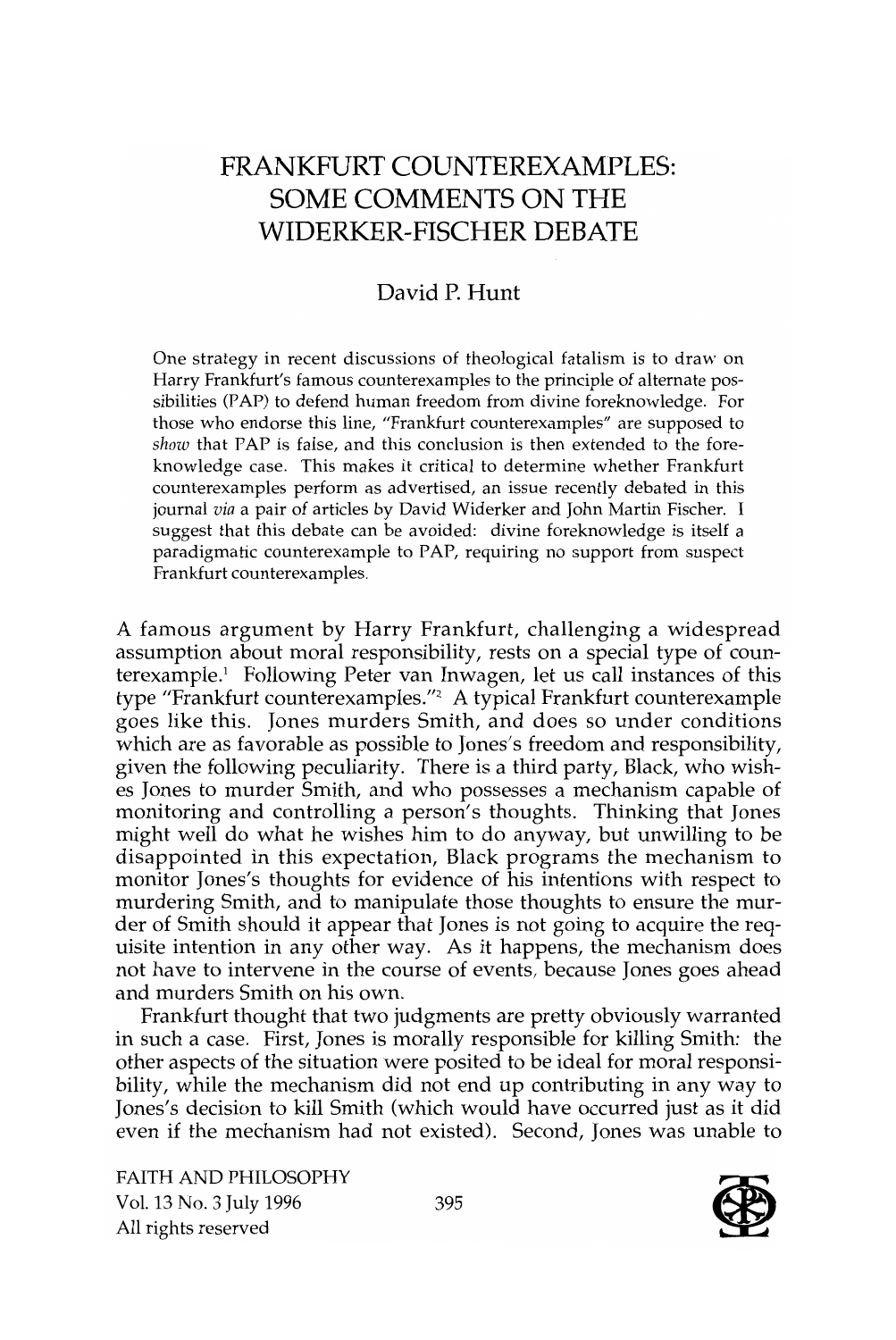refrain from killing Smith: given the mechanism, no alternative course of action was available to Jones, though he was completely unaware of this fact. The case therefore seemed to Frankfurt to constitute a decisive counterexample to the "principle of alternate possibilities" (or "PAP"), which Frankfurt formulated as follows: "a person is morally responsible for what he has done only if he could have done otherwise."3 Similar principles, couched in terms of free will rather than moral responsibility, appear equally susceptible to Frankfurt counterexamples, and have for this reason been linked to PAP in the subsequent literature.

Of the various philosophical puzzles which turn on the availability of alternate possibilities, one that is presumably of special interest to readers of this journal is the problem of "theological fatalism." This problem lies in the fact that a powerful argument can be formulated for the conclusion that divine foreknowledge is incompatible with libertarian freedom.<sup>4</sup> What divine foreknowledge directly excludes, according to the argument, is the existence of alternate possibilities: if alternate possibilities exist, there is some time T and some action A (consisting of a particular person tokening a particular action-type at a particular time) which are such that, while the actual future relative to T contains A, a possible future relative to T contains  $\neg A$ ; but if divine foreknowledge exists, the past relative to T (no matter how early T might be) contains an infallible belief in A, and this entails that  $no$  possible future relative to T contains  $\sim$ A. With alternate possibilities excluded by divine foreknowledge, what completes the connection with libertarian freedom is clearly something like  $PAP$ —e.g., "a person is (libertarianly) free in what he has done only if he could have done otherwise."s

The idea that rejecting PAP might be a viable move in confronting theological fatalism was curiously long in coming, and has only recently secured a place in the ongoing discussion.<sup>6</sup> It is not surprising, then, that debate over the implications for PAP of "Frankfurt-style" counterexamples has now reached the pages of this journal, in the form of a pair of articles by David Widerker and John Martin Fischer.7 Widerker offers reasons for doubting that Frankfurt counterexamples refute PAP, while Fischer defends the efficacy of the counterexamples. It is true that the connection with theological fatalism is not brought out (or even mentioned) in either of these two articles; but there can be little doubt that this is the subtext of the dispute between Widerker and Fischer. Both have written extensively on the problem of divine foreknowledge *v.*  human freedom,<sup>8</sup> and both have addressed the relationship between this problem and Frankfurt's argument against PAP." Moreover, both have offered astute (and, to my mind, devastating) critiques of the most popular strategy for avoiding the problem, namely, "Ockhamism". This strategy, first adumbrated by William Ockham, distinguishes "soft" from "hard" facts about the past and numbers God's past beliefs about future contingencies among the former. The upshot is that the future is not "fixed" by God's past beliefs about it since those beliefs (being "soft") are not themselves "fixed" until the foreknown events transpire: God's foreknowledge regarding A will turn out to have been a belief that A if A ensues and a belief that  $\neg A$  if A does not ensue. On this view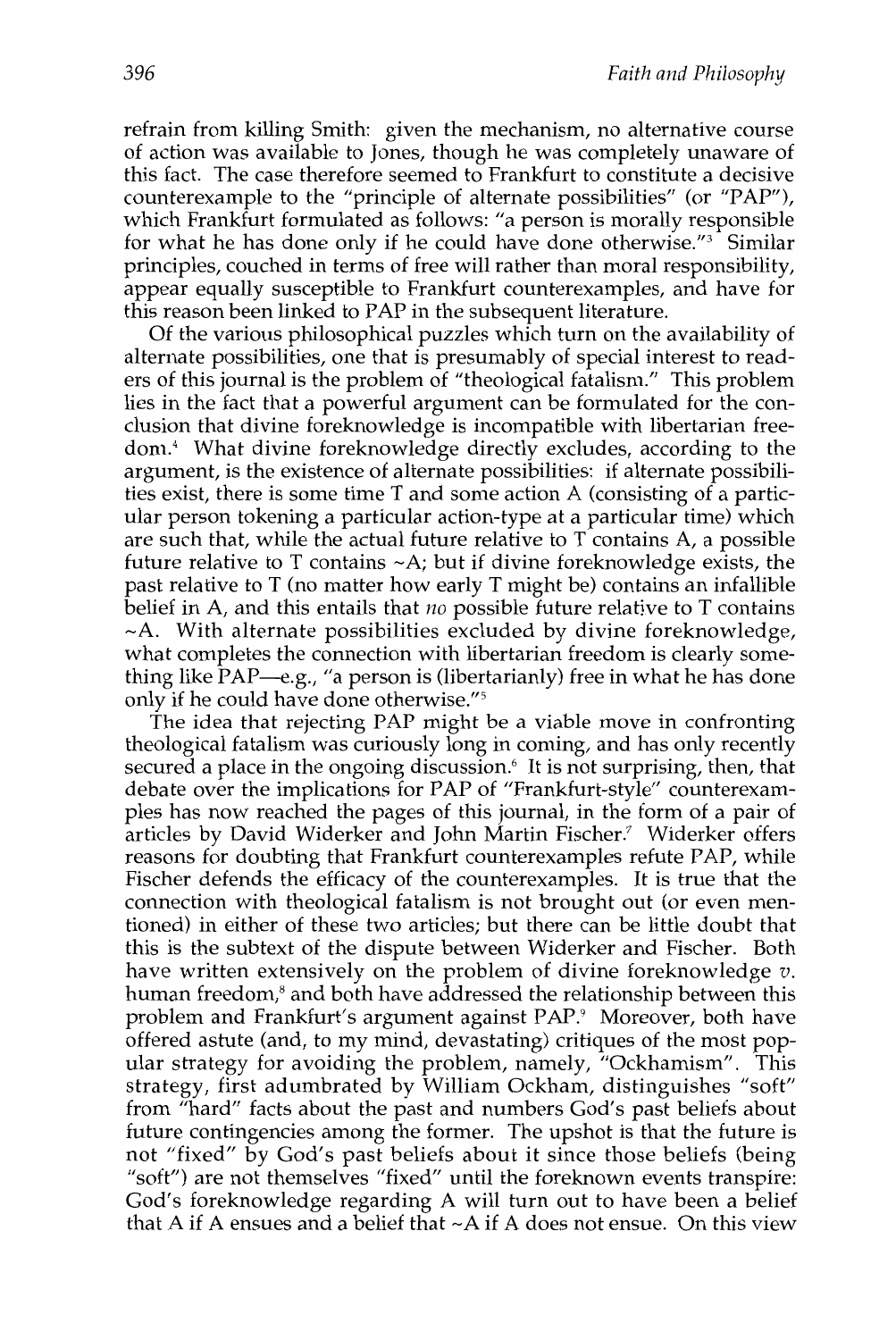divine foreknowledge is perfectly compatible with alternate possibilities, and so gives rise to no PAP-based threat to human freedom. Since Widerker and Fischer both reject this strategy, and accept as a consequence of rejecting it that alternate possibilities are indeed excluded by divine foreknowledge, the only alternative (short of rejecting divine foreknowledge, on the one hand, or human freedom, on the other) is a re-examination of PAP. Because they have ruled out other exits from the dilemma, and because Frankfurt counterexamples seem to pose the strongest challenge to PAP, it is natural for Widerker and Fischer to regard a verdict on these counterexamples as integral to the assessment of Pike's argument for theological fatalism. It is this implicit agreement between Widerker and Fischer, rather than their explicit disagreement over the verdict, that I wish to examine in the brief remarks that follow.

Suppose a mechanism M is such that, were M active, it would render A unavoidable. Consider two mechanisms of this sort:  $M<sub>1</sub>$  is a mechanism which, when active, produces *coercive conditions* sufficient for A to occur, while M2 is a mechanism which, when active, produces an *infallible belief* that A will occur. Consider further two scenarios in which such mechanisms would bring about A's unavoidability. The first is where the mechanism is active. Call this an "actual intervention scenario." The second is where the following are true:

- (a) A will occur.
- (b) If (and only if) it is the case that, were the mechanism inactive, A would not occur, then the mechanism is active.
- (c) It is not the case that, were the mechanism inactive, A would not occur.

Call this a "counterfactual intervention scenario." The two scenarios together with the two mechanisms yield four possible combinations, in all of which A is unavoidable. Now a Frankfurt counterexample always involves an Ml mechanism placed in a *counterfactual intervention scenario*  (call this combination a "counterfactual  $M_1$  scenario"). Among the possible mechanisms mentioned by Frankfurt are a threat so terrible that it is psychologically irresistible; an inner compulsion generated by a potion or hypnotic state; and a direct manipulation of the brain and nervous system.<sup>10</sup> But in Frankfurt counterexamples no intervention in fact takes place; unavoidability rests instead on the fact that, *were* certain conditions to obtain (and they don't), an intervention *would* occur (though it doesn't). Divine foreknowledge, on the other hand, involves an  $M<sub>2</sub>$ mechanism operating in an *actual intervention scenario* (call this combination an "actual  $M_2$  scenario"). Here unavoidability rests on the actual operation of a cognitive mechanism that does not cause, compel, or in any way bring about what it cognizes." The great difference between the two cases—a counterfactual  $\overline{M}_1$  scenario  $v$ . an actual  $M_2$  scenario raises a prima facie question whether the judgment we make about Frankfurt counterexamples is really transferrable to divine foreknowledge, as Widerker and Fischer implicitly assume.

(1) Suppose first of all that PAP survives the Frankfurt counterexamples, as Widerker alleges. How much does its success in this case enhance its prospects for success in the foreknowledge case? Not much,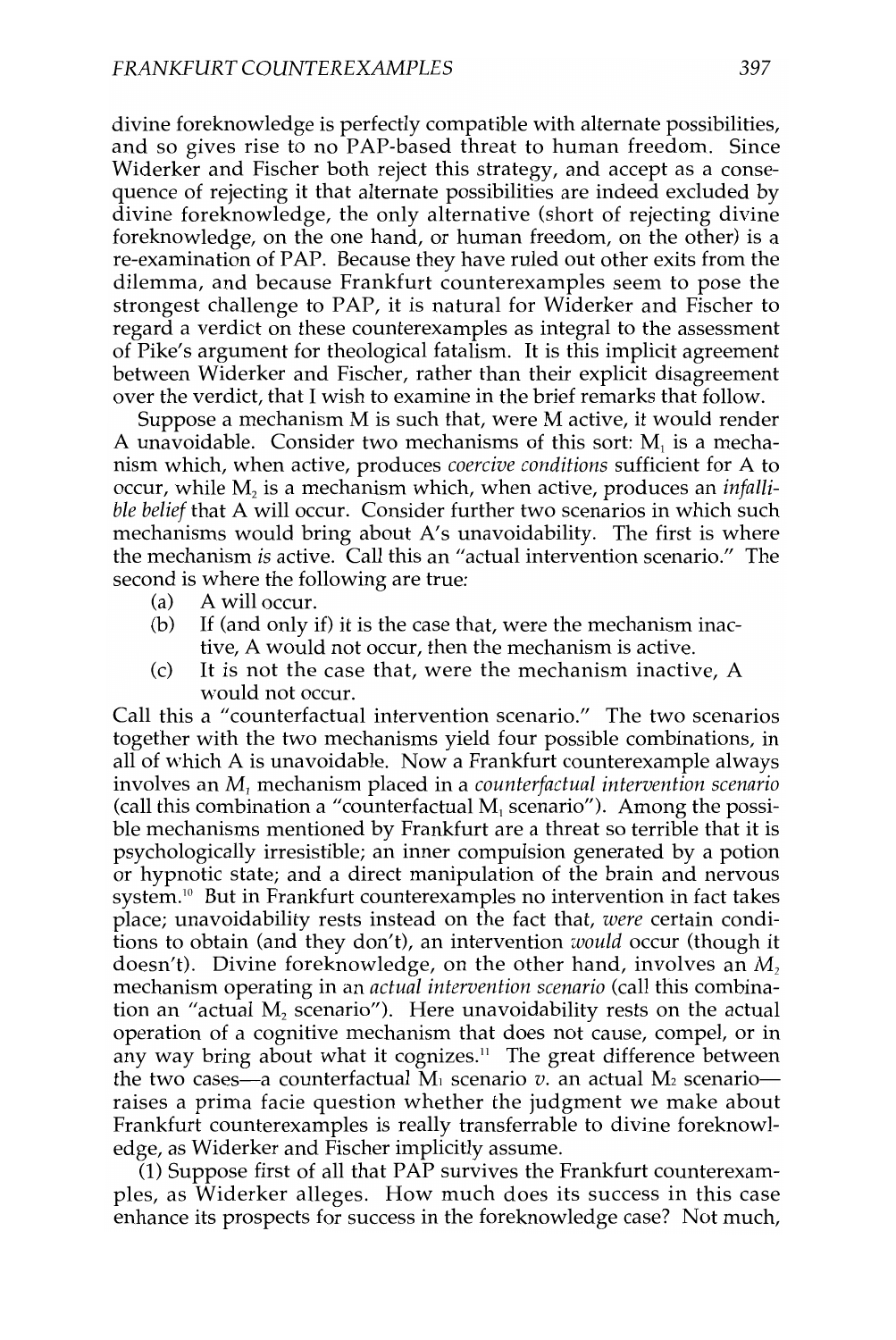since the difficulties Widerker raises for Frankfurt counterexamples (and which Fischer tries to circumvent) appear to arise precisely from those features of the counterexamples in virtue of which they instance a counterfactual M<sub>1</sub> scenario.

The following difficulty is typical. How is it that the counterfactual intervener can step in when (and only when) Jones would otherwise desist from murder? There must be some feature of the actual situation (in which no intervention takes place) which guarantees that Jones will murder Smith; there must also be some feature of the counterfactual situation (in which intervention does occur) which guarantees that Jones, without this intervention, will *not* murder Smith. But then it appears that a counterfactual  $M<sub>1</sub>$  scenario can make the murder of Smith unavoidable for Jones only if the murder is causally determined (for how could the guarantee be completely reliable without causally necessitating what it guarantees?). If this is so, then the libertarian will deny that this is after all a case in which Jones is *morally responsible* for his unavoidable deed, and the example will fail to provide a decisive refutation of PAP. This problem can be evaded by shifting to an actual intervention scenario, where intervention does not wait upon a causal guarantee. But this only exchanges one problem for another, since an  $M<sub>1</sub>$ mechanism that is actually intervening (rather than waiting on the sidelines) makes the murder unavoidable by causally necessitating it, again jeopardizing Jones's moral responsibility. Either way, Frankfurt's attack on PAP falls short.

It is not necessary to decide the cogency of this line here. What is important is that this defense of PAP is possible only because Frankfurt counterexamples involve an M, mechanism operating in a *counterfactual*  intervention scenario. A counterexample to PAP must (i) preclude alternate possibilities while (ii) preserving moral responsibility. Actual interventions by an  $M<sub>1</sub>$  mechanism are coercive and consequently fail requirement (ii), while merely counterfactual interventions, though not themselves (actually) coercive, satisfy requirement (i) only if the conditions triggering or forestalling intervention are embedded in a deterministic environment inimical to (ii). Because it is precisely the counterfactual  $M<sub>1</sub>$  character of the Frankfurt counterexamples that Widerker exploits in turning aside their attack on PAP, there is no reason to think that the same defense can be offered against divine foreknowledge cases, which are neither  $M<sub>i</sub>$  nor counterfactual.

(2) Suppose instead that PAP fails in face of the Frankfurt counterexamples, as Fischer (following Frankfurt) argues. How much does its failure in this case increase its likelihood of failure in the other case? It might be thought that the question is irrelevant: if PAP is refuted by Frankfurt counterexamples, it can't be appealed to in an argument for theological fatalism, and that's the end of that. True; but this is just a temporary solution which will work only long enough for the theological fatalist to shift to a restricted version of PAP which no longer purports to cover counterfactual  $M<sub>1</sub>$  scenarios. So we are brought back to the question, How much does PAP's failure in a counterfactual  $M<sub>1</sub>$  scenario increase its likelihood of failure in an actual  $M<sub>2</sub>$  scenario?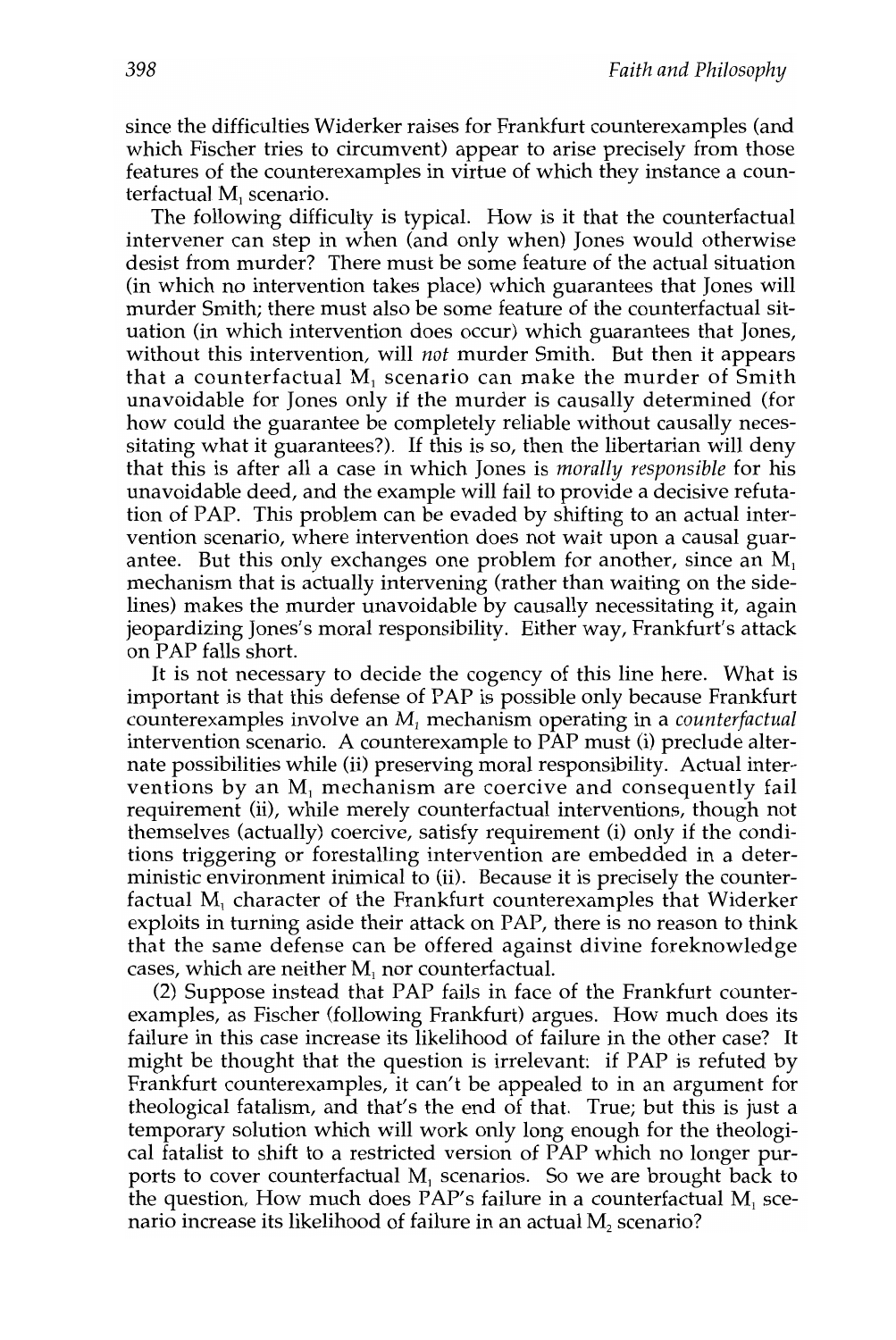Again, not much, and this for two reasons. First, PAP is strongly intuitive; as Frankfurt himself noted, "[ilt has generally seemed so overwhelmingly plausible that some philosophers have even characterized it as an *a priori* truth."'2 The idea that the future is (at least on occasion) "open," a field for alternate possibilities, is not only entrenched in our moral thinking, but also in our thinking about time: without it, an important asymmetry between past and future would be lost. So even if PAP can be shown to fail in Frankfurt cases, there may be considerable intuitive pressure to isolate its failure to just those cases in which it can be shown to fail while continuing to assume its validity in other cases (at least absent some independent reason for thinking that it fails in these cases as well).

Second, the failure of PAP in the face of Frankfurt counterexamples does nothing to enhance its prospects for failure in divine foreknowledge cases because the latter do not need support from the former-and could not acquire it from that source in any case. This is because PAP's failure is considerably more obvious in the case of divine foreknowledge than it is in a counterfactual M, scenario. Recall what it is about Frankfurt's counterexample that is supposed to leave Jones morally responsible for Smith's murder despite its inevitability. Frankfurt himself characterized its exculpatory features this way: the mechanism "played no role at all in leading [Jones] to act as he did;" indeed, "everything happened just as it would have happened without Black's presence in the situation and without his readiness to intrude into it;" for this reason the counterfactual intervener is "irrelevant to the problem of accounting for a person's action" and "does not help in any way to understand either what made [Jones) act as he did or what, in other circumstances, he might have done." $13$  But if this is true of the Frankfurt counterexamples, it is all the more true of divine foreknowledge cases. God's infallible beliefs about the future rule out alternate possibilities without their making any difference to, or playing any role in, or helping in any way to explain the future. If these grounds for rejecting PAP are cogent in the case of Frankfurt counterexamples, they should be equally cogent in the case of divine foreknowledge. Indeed, they should be *more* cogent, since foreknowledge cases are immune to the difficulties Widerker raises for Frankfurt counterexamples.

In sum, the strategy one finds employed when Frankfurt's argument is brought to bear on the problem of theological fatalism is the following. First, we are supposed to see that PAP is false by considering one of the Frankfurt counterexamples; second, we are supposed to reject theological fatalism because we have seen that PAP is false. Both of these moves are vulnerable. First, the way in which Frankfurt counterexamples falsify PAP (if indeed they succeed in doing this at all) is considerably less straightforward than one would have supposed from Frankfurt's original article. (I think that Widerker has shown this much, even if Fischer's reply on behalf of Frankfurt is successful.) Second, the rejection of PAP on the basis of a Frankfurt counterexample is insufficient to rebut theological fatalism, since (as we have seen) an actual  $M<sub>2</sub>$ scenario is very different from a counterfactual M, scenario. There is a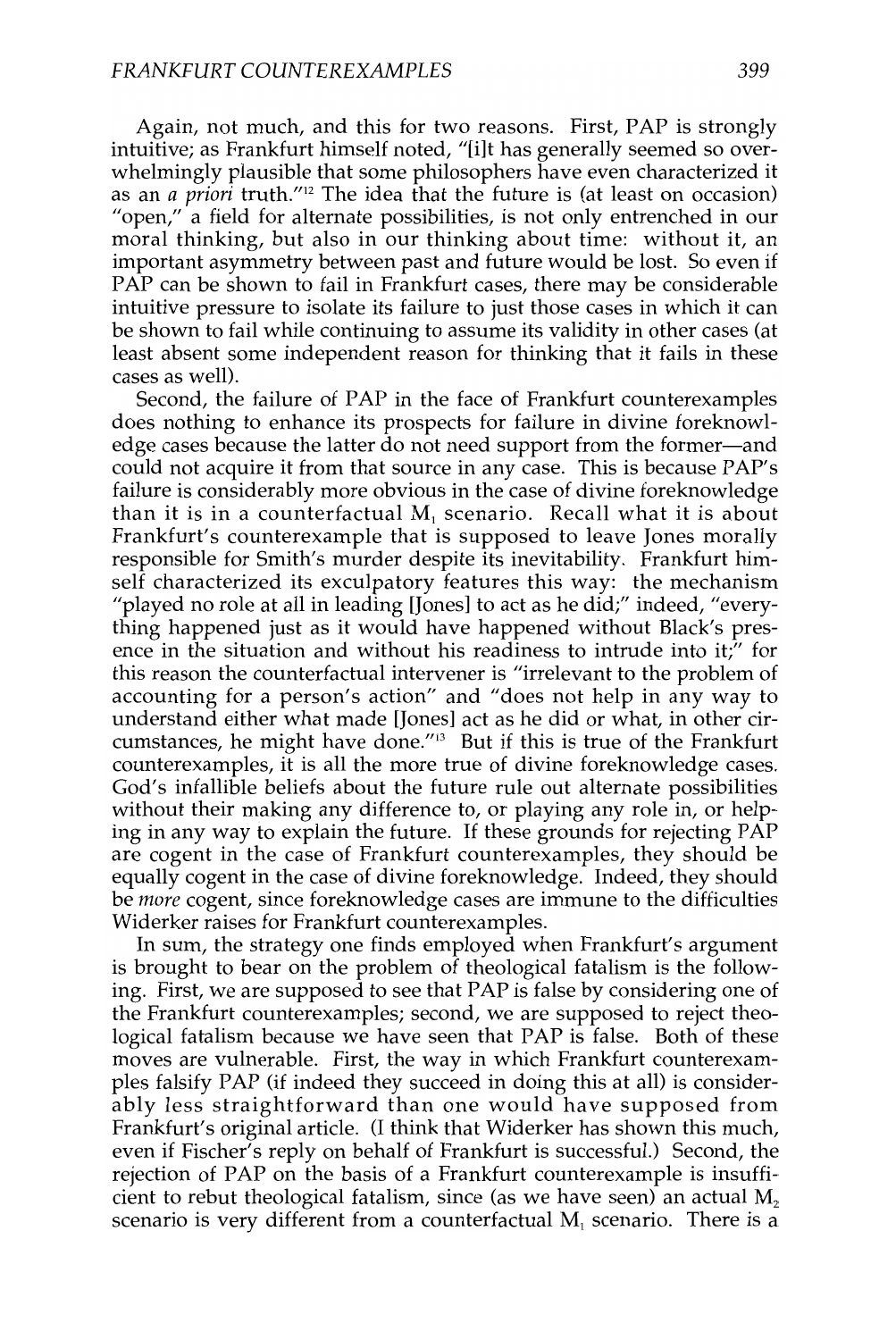serious question, then, whether this strategy can really be prosecuted successfully.

A better strategy is to draw one's counterexample from divine foreknowledge itself. God knew 100 years ago that I would write this paper. It was therefore inevitable that I write it. But God's foreknowledge did not cause or compel me to write the paper; I did not write it *because* God foreknew that I would write it. To whatever extent it is clear in the Frankfurt counterexamples that an action can be unavoidable without this jeopardizing its libertarian freedom, it is at least as clear (if not more so) in divine foreknowledge cases that the foreknown action can be unavoidable yet libertarianly free. The same intuitions that support Frankfurt's argument, when brought to bear on divine foreknowledge of human actions, provide direct support for the claim that these actions can be libertarianly free despite their inevitability. There is no need to seek indirect support for this judgment *via* a consideration of Frankfurt counterexamples—indeed, doing so can only muddy the waters by making freedom in the face of divine foreknowledge appear on a par with, and to require support from, freedom in the face of counterfactual intervention.<sup>14</sup> If one agrees (as I do) with Widerker and Fischer that divine foreknowledge does indeed entail inevitability, then divine foreknowledge constitutes a pure counterexample to PAP which does not rely on complicated mechanisms or triggering conditions and suffers none of the defects that Widerker attributes to Frankfurt counterexamples.

This seems to me to be the direction one ought to go in solving the problem of theological fatalism, and it is a solution that does not depend on the resolution of the debate between Widerker and Fischer. This debate is certainly important inasmuch as it deepens our understanding of the ways in which human freedom and responsibility do or do not require avoid-ability. But the outcome of this debate is not crucial to the question whether human freedom survives the unavoidability entailed by divine foreknowledge. <sup>15</sup>

*Whittier College* 

#### NOTES

1. Harry Frankfurt, "Alternate Possibilities and Moral Responsibility," *Journal of Philosophy* 66 (December 1969), pp. 829-39.

2. Peter van Inwagen, "Ability and Responsibility," Philosophical Review 87 (April 1978), pp. 201-24.

*3. Op. cit.,* p. 829.

The Ur-argument for the contemporary debate over theological fatalism is Nelson Pike's "Divine Omniscience and Voluntary Action," *Philosophical Review* 74 (January 1965), pp. 27-46.

5. For the role of libertarian freedom in Pikean arguments for theological fatalism, see William P. Alston, "Divine Foreknowledge and Alternative Conceptions of Human Freedom," *International Journal for Philosophy of Religion* 18 (1985), pp. 19-32.

6. See, e.g., Eleonore Stump, "Intellect, Will, and the Principle of